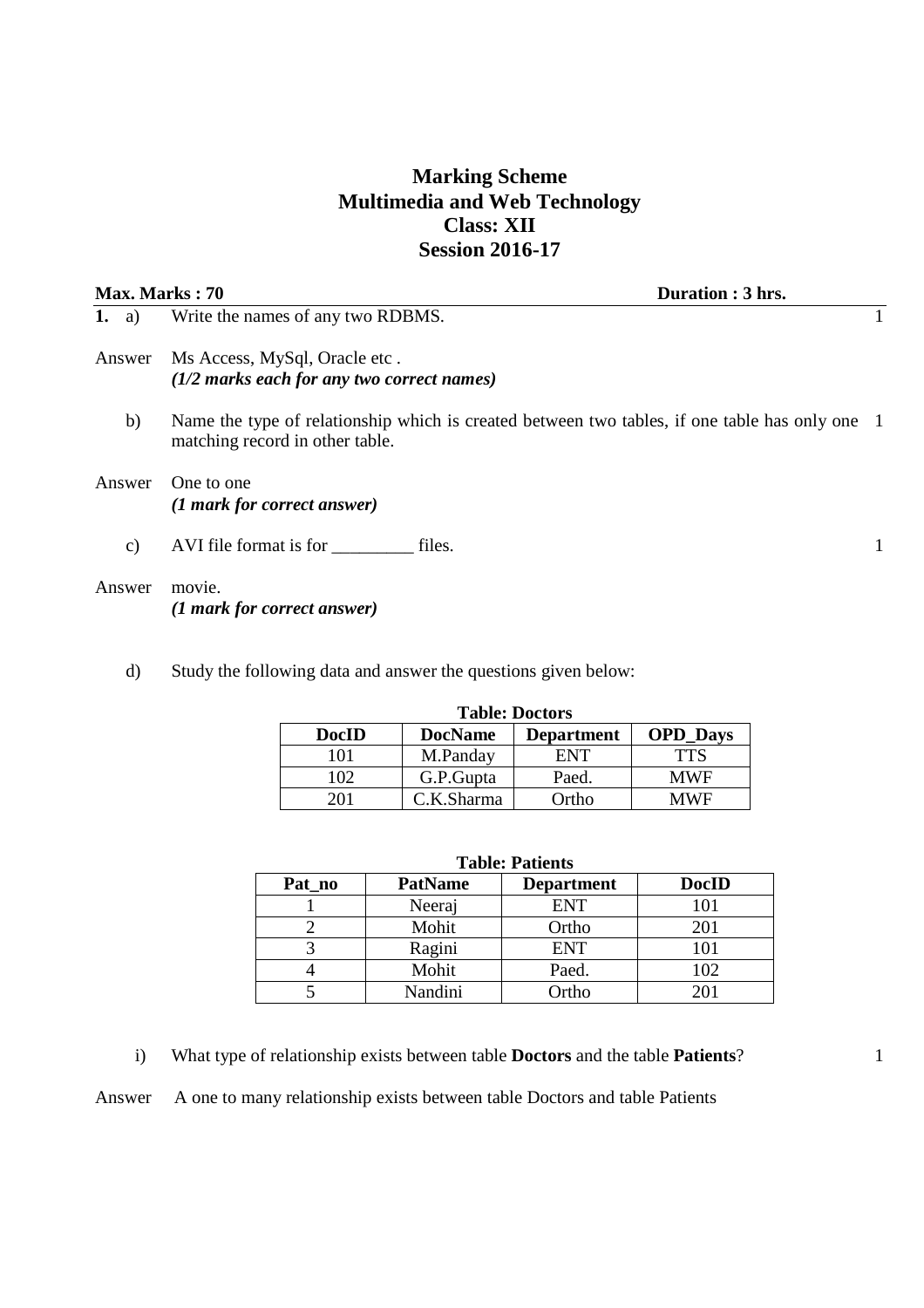#### *(1 mark for naming the correct relationship type)*

- ii) Name the fields, which can act as the primary key and foreign key for the table Doctors and table Patients respectively.
- Answer The field DocID can be set as the primary key for the table Doctors. The field DocID can be set as foreign key for the table Patients. *(1 mark each for correctly naming the primary key and foreign key)* 
	- e) Aman has created a symbol in Flash which can be clicked, write the type of symbol that he 1 has created.

Answer Button symbol. *(1 mark for correct answer)*

- f) Rahul has created a movie in Flash. When he is running his movie, it is going very fast. What 1 should he do to slow down his movie.
- Answer He should decrease the frame rate of the movie.  *(1 mark for the correct answer)* 
	- g) Mr. Raja Maheshwari is planning to gift a digital album to his daughter on her birthday. All 2 the images have lots of colour shading and are all static images. Which of the following formats are best suited for this purpose:
		- (i) GIF
		- (ii) JPEG
		- (iii) AVI

Justify your choice

Answer Mr. Raja Maheshwari should save the images in JPEG format because it supports lots of colours (suitable for shading), and JPEG real life static photographs are more compressed than GIF.

*(1 mark for naming the correct format) (1 mark for the correct justification)* 

#### **2. Answer the following questions based on Macromedia Flash:**

- a) What is a keyframe?
- Answer A keyframe is a frame where we define changes in the animation from the previous frame.  *(1 mark for the correct answer)* 
	- b) Write the difference between a guide layer and a mask layer. 2

Answer A motion guide layer lets the designer draw paths along which tweened symbols can be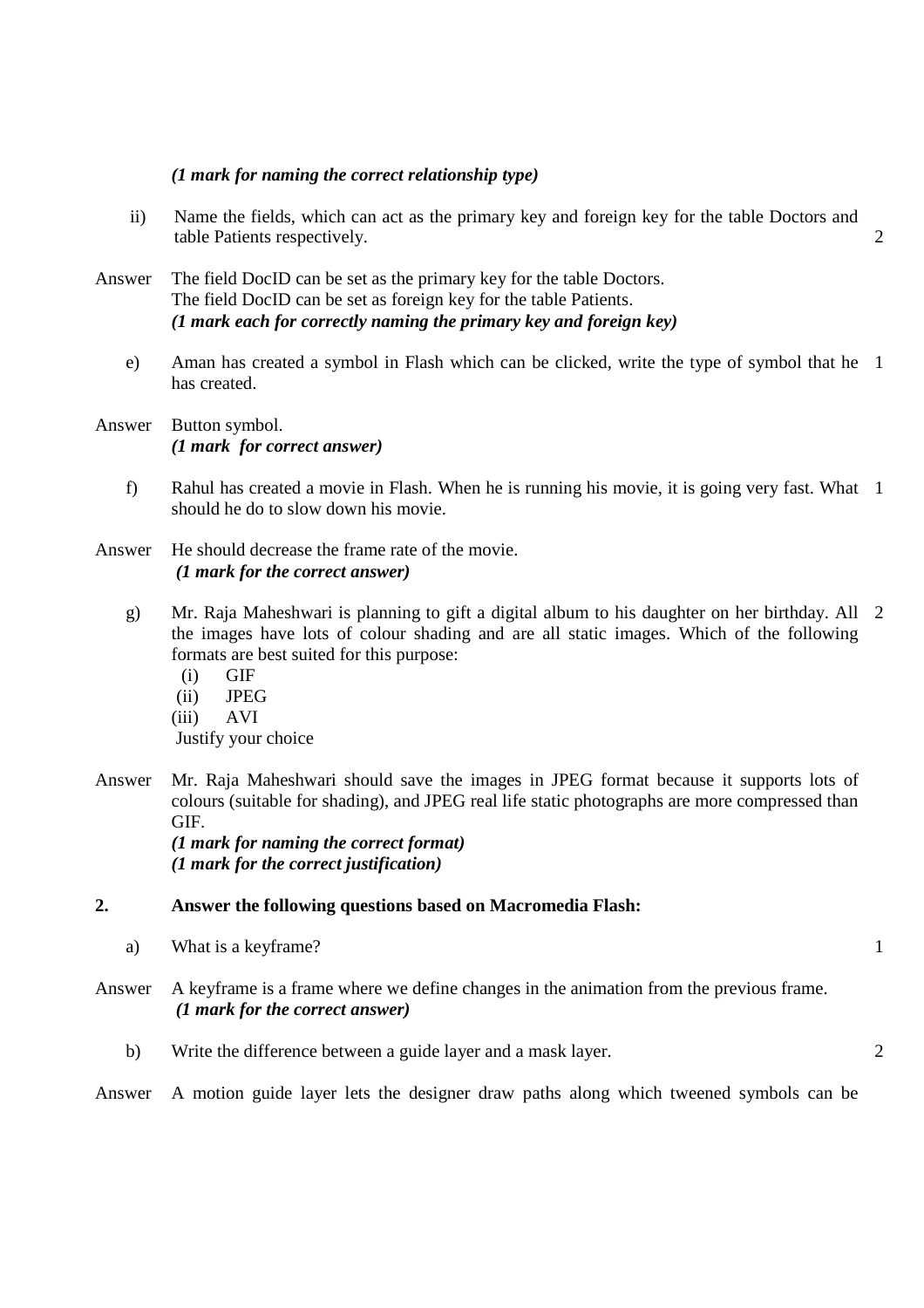animated whereas a mask layer is used to create a hole through which the contents of one or more underlying layers are visible.

*(2 marks for the correct differentiation) (1 mark if only one is correctly explained)* 

c) Differentiate between a Symbol and an Instance. 2

#### Answer Symbol Instance 1. Symbols are reusable media elements such as graphics, buttons, movie clips etc. that can be used in a movie. 1. Instance is an occurrence of a symbol 2. The symbol is stored in the file's library  $\vert$  2. An instance is placed on the Stage 3. A change in any of the symbols effect all its instances 3. A change in an individual instance need not effect the symbol.

*(1 mark each for any two correct differences)* 

- d) What is the difference between hiding a layer and locking a layer?
- Answer Hiding a layer means that the contents of that layer are not visible and locking a layer means that the contents of that layer cannot be edited. *(1 mark for the correct difference) (½ mark if only one is correctly explained)* 
	- e) Consider the figure given below and do as directed: 4

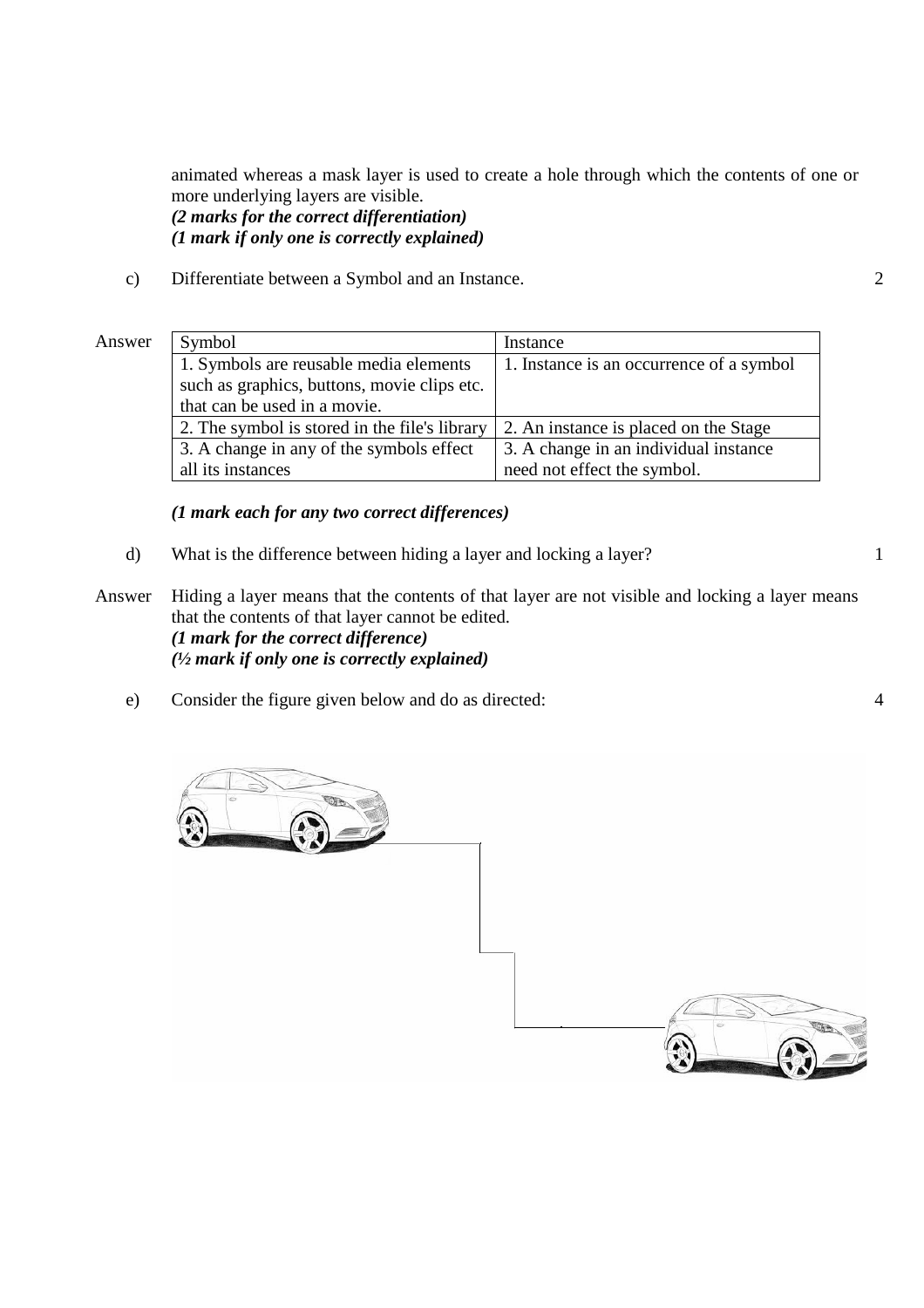- The car on the left hand side shows the position for frame 1.
- The car on the right hand side shows the position for frame 20.
- The car in frame 1 moves to frame 20 following path as shown in fig.
- The image of car is car.jpg saved in flash library.

Write the procedure and property settings for animating the above scenario.

Answer The following steps have to be followed to animate the given scenario:

- Select frame 1 from the timeline and drag the image car.jpg from library on stage at the left hand side.
- Select frame 20 from the timeline and Select Insert  $\rightarrow$  Keyframe
- Change the position of the car as shown on right side
- Select any frame between 1 and 20
- Select Create motion tween.
- Click on Insert and select guide layer
- Take pencil tool and draw the path of car as shown
- Click on previous layer and align the car with the path at both ends
- Run the movie

### *(½ mark for each correct step) (full marks for any other correct equivalent way for the same animation)*

### **3. Answer the following questions based on HTML:**

a)

Write the HTML code to create a framed web page in the following format



Answer The required coding is : <HTML>  $\langle$ FRAMESET ROWS = "25%,\*"> <FRAME SRC = "FileA.HTML">  $\langle$ FRAMESET COLS = "45%,\*">

 <FRAME SRC = "FileB.html">  $\leq$ FRAME  $SRC = "FileC.HTML"$ </FRAMESET>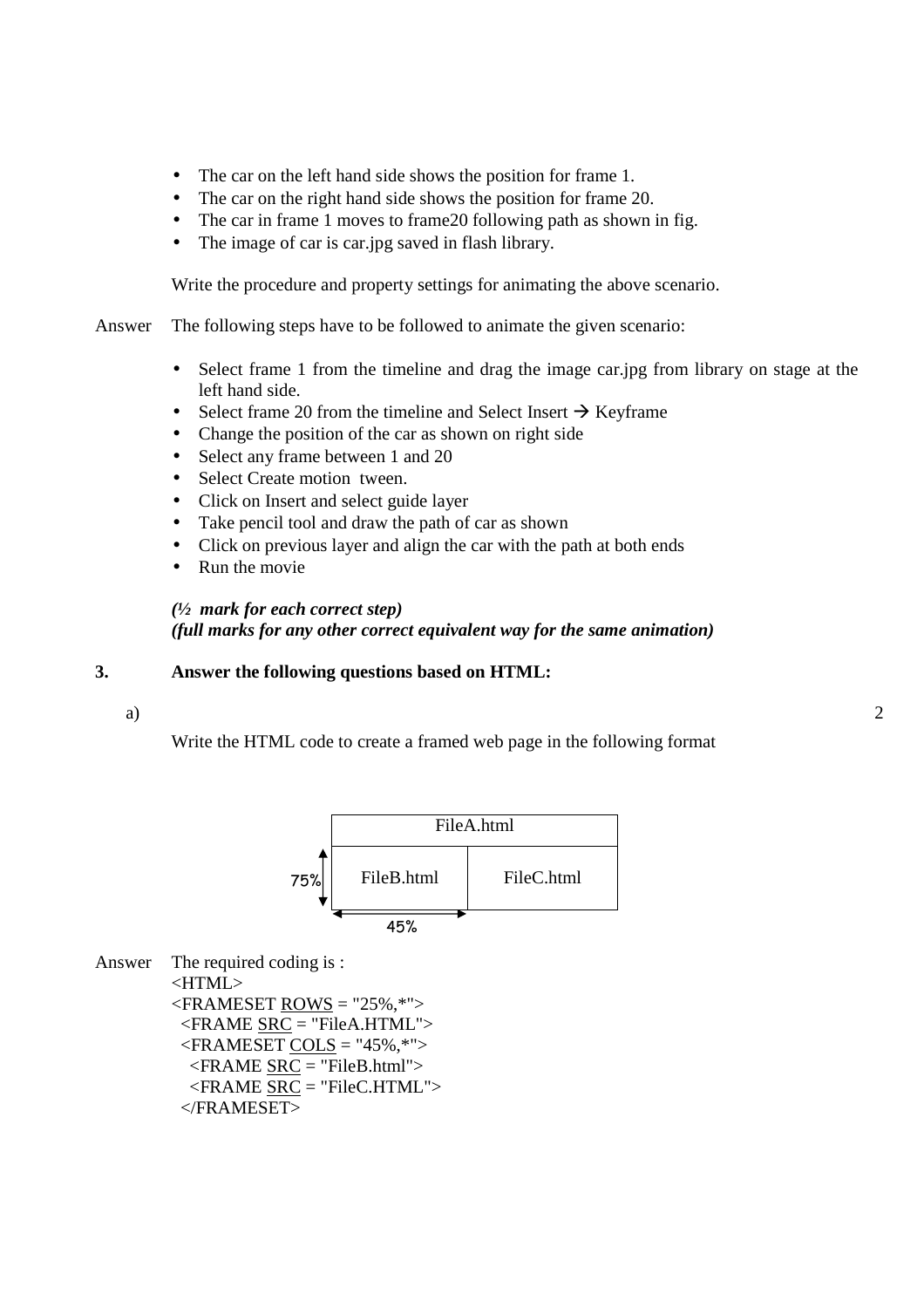</FRAMESET> </HTML>

### *(½ mark for correct cols and rows attribute) (½ mark each for correct src attribute)*

b) Write the HTML code to generate a Web Page in the format given below :

#### **Consider the following while writing the HTML code**

- 1. Background of page is yellow
- 2. Title of the page is "gaming"
- 3. Text of whole document is verdana
- 4. Heading of the page is maroon and arial bold
- 5. Image used is "image1.jpg"
- 6. border of table is green and of size 2
- 7. background colour of table is white
- 8. Image used in the table is "war.jpg" and "call.jpg"
- 9. Horizontal line colour is red
- 10. Bottom link is "game.html"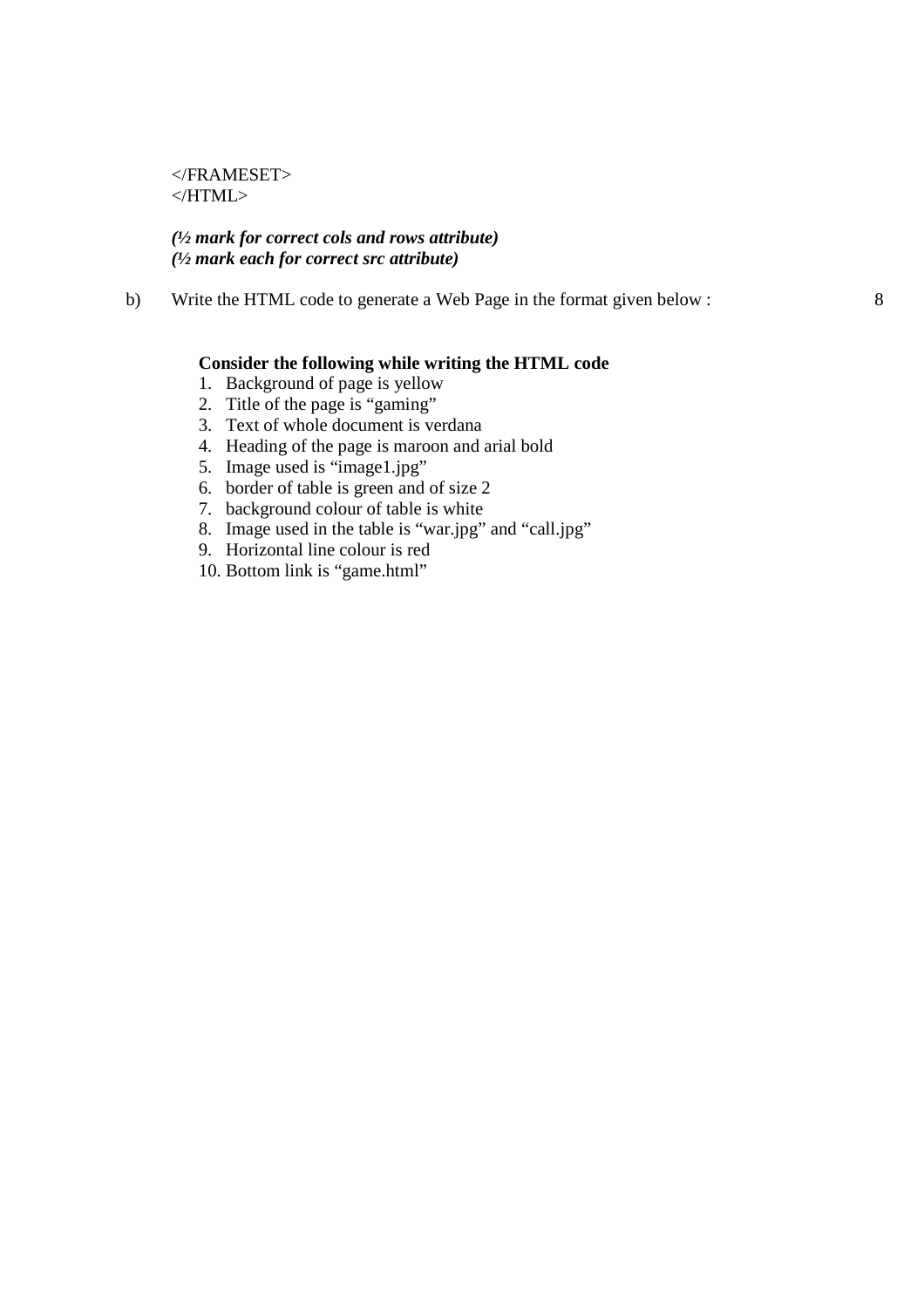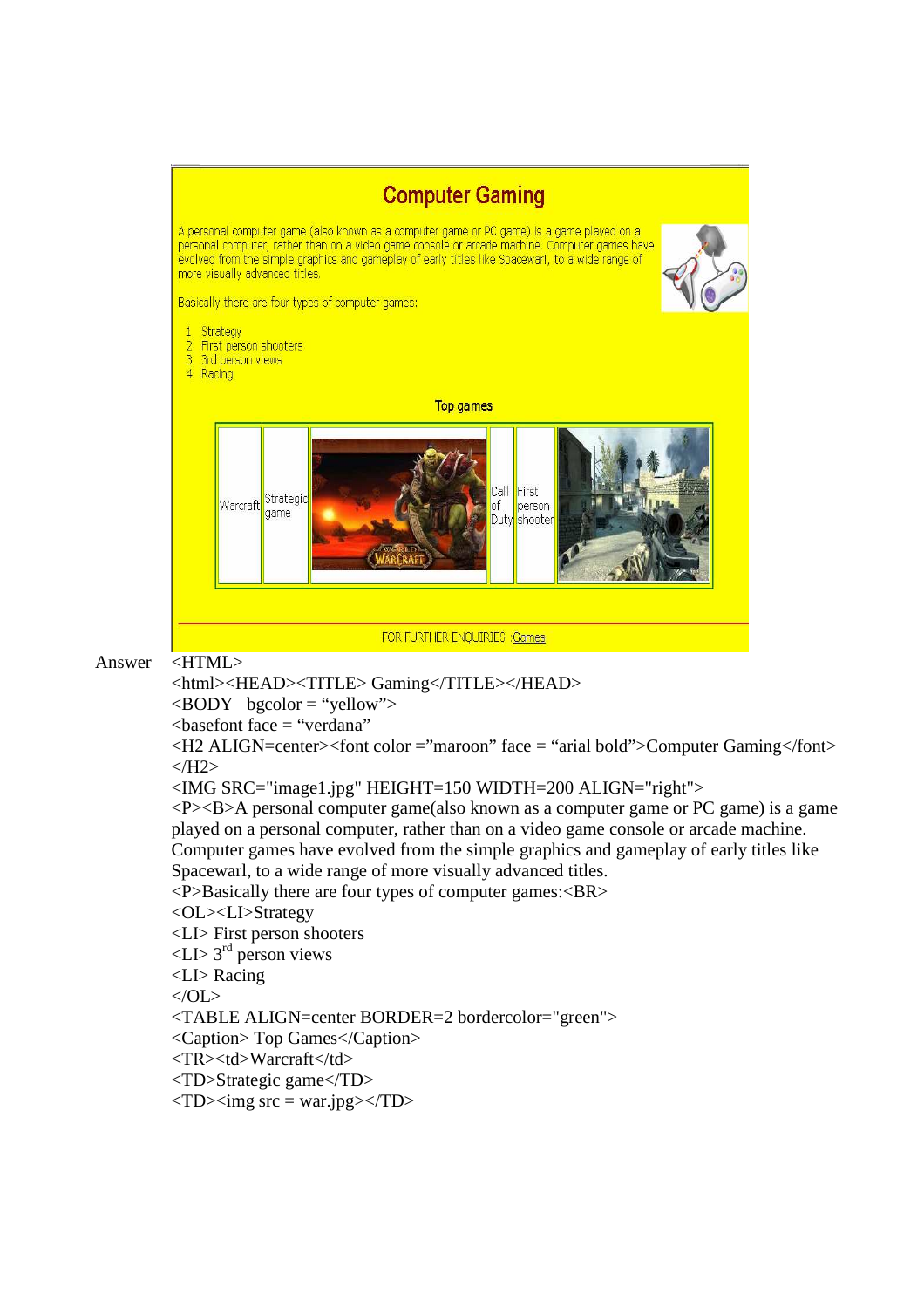<td>Call of Duty</td> <TD>First Person shooter</TD>  $\langle TD \rangle \langle img \, src = call.jpg \rangle \langle TD \rangle$  $\langle$ /tr $>$ </table> <HR SIZE=2 COLOR=red> <FONT SIZE=2><P ALIGN=center>FOR FURTHER ENQUIRES :<A HREF="game.html"></A> </BODY></HTML> *(1 mark for correct use of <HTML> and <BODY> tags) (1 mark for displaying heading correctly) (1 mark for correct use of <IMG> tag) (1 mark for correct use of <OL> tag) (1 mark for correct use of <A> tag for creating link) (2 mark making table correctly) (1 mark for correct display of bottom message)* 

### **4. Answer the following questions based on PHP:**

a) Name any two technologies which are equivalent to PHP. 1

### Answer Two technologies which are equivalent to PHP are JSP and ASP. *(½ mark for naming each correct equivalent technology)*

b) Write the output of the given code:

```
<? php 
$sum=0; 
for(x=1; x<-5; x+1)
\text{Sum} = \text{Sum} + \text{Sx};echo($sum); 
echo("<br/>*/>;
echo($x); 
?>
```
## Answer 15

5 *(1 mark for each line of output) (Deduct ½ mark if line break is not considered)* 

- c) Explain with an example the difference between  $+x$  and  $x++$ . 2
- Answer When you use  $++$ , what you're really saying is  $x = x + 1$ .  $x++$  means increment x after this line, and  $++x$  mean increment x before this line.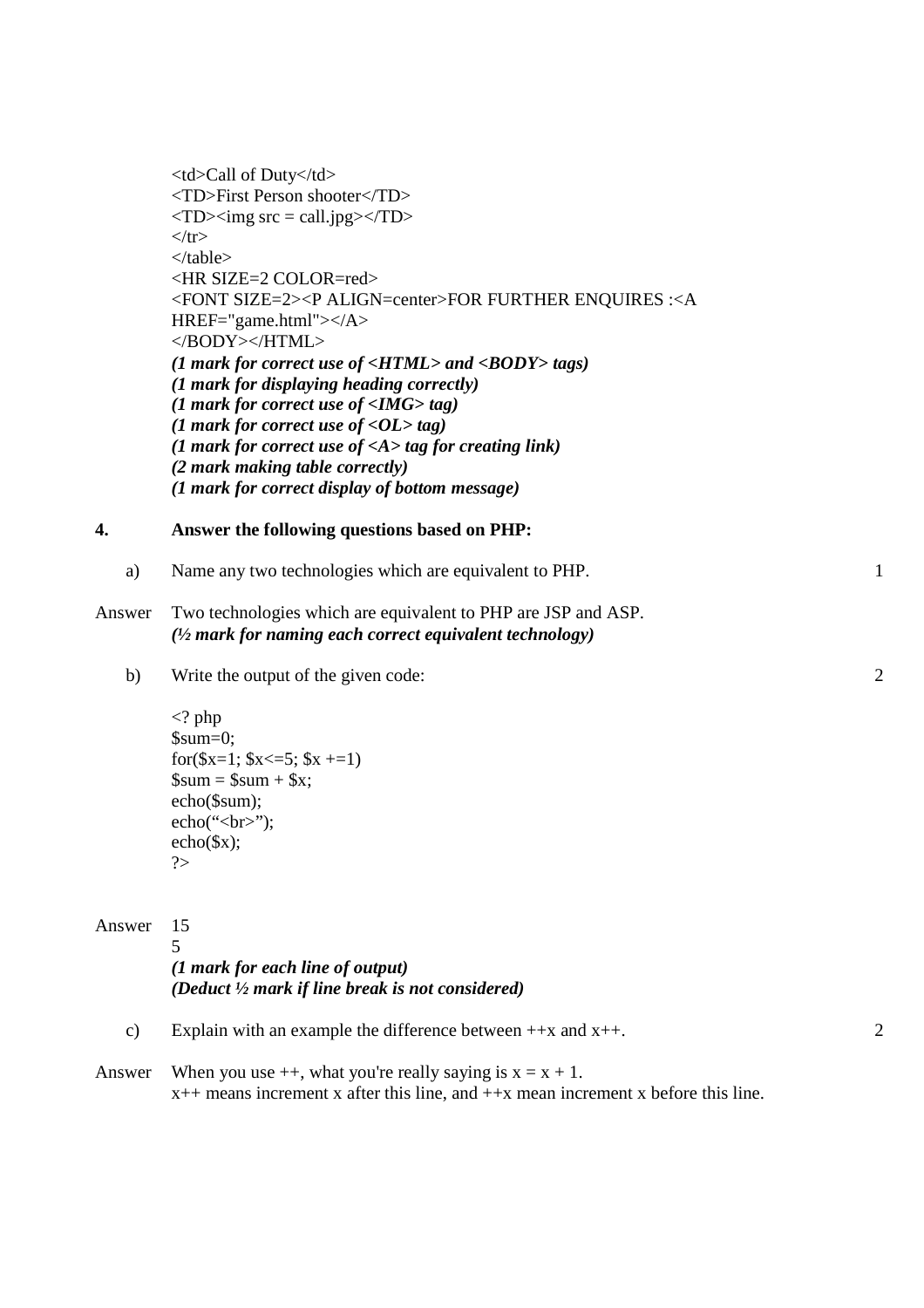If you write it in its own line, then there's no real difference. However, if you use this in a line with something else then it will matter.

Code:  $x = 1$ ;  $y = x++;$ Means:  $x = 1$ ;  $y = x;$  $x = x + 1$ ; Results:  $x = 2, y = 1$ Code:  $x = 1$ ;  $y = ++x;$ Means:  $x = 1$ ;  $x = x + 1;$  $y = x;$ Results:  $x = 2, y = 2$ 

### *(1mark for correct differentiation and 1 mark for example) (Full 2 marks if the difference is explained only with the help of an example)*

d) Use the following script to answer the questions that follow:

```
\langle? php
  $A = 10; function Exam() 
{ 
$B = 20: Work(); 
} 
  function Work() 
   A= $A+5;Exam();
  ?>
```
i) How many functions are used in the above code snippet? Name them.

```
Answer Two functions have been used namely Exam() and Work() 
         (½ mark for each correct function name)
```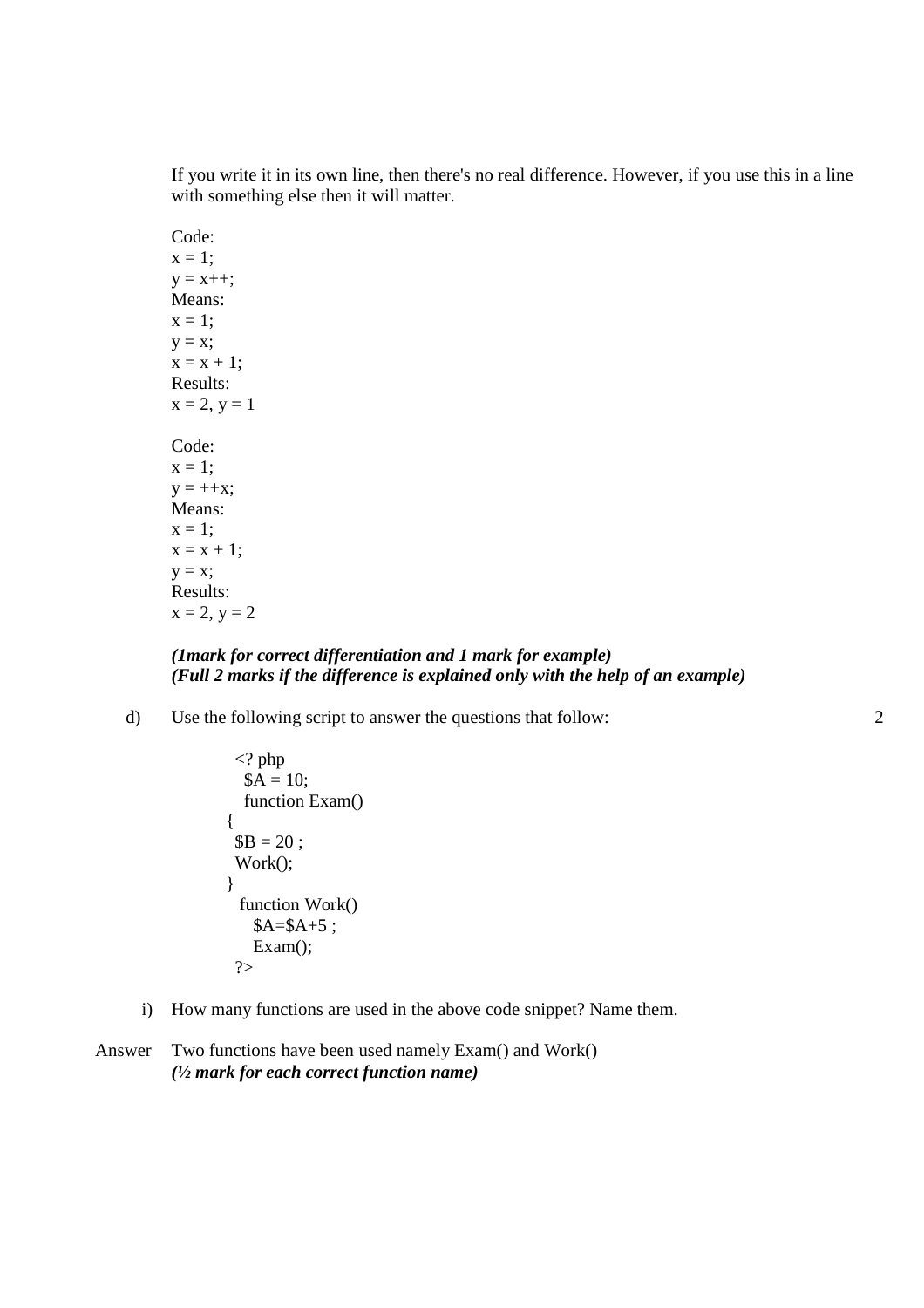- ii) What is the scope of variables \$A and \$B?
- Answer Variable \$A has global scope and variable \$B has local scope

#### *(½ mark for each correct answer)*

- e) Give output of the following statements:
	- i) echo  $10+3*2\%3-6$
	- ii) echo ltrim("Examination", "Ex")
	- iii) echo date("M-d-Y", mktime(0,0,0,14,1,2001))

#### Answer i) 4

- ii) amination
- iii) Feb-01-2002

#### *(1 mark for each correct output)*

### **5. Answer the following questions based on PHP:**

- a) What is a cookie?
- Answer Cookies are usually small text files to store information about a user on the user's own computer

### *(1 mark for correct answer)*

b) Following is the code to count no. of vowels from a text file. Fill in the blanks so that this code can work: 2

```
<? php 
$f = ("exam.txt", "r");
\text{S}vowel = 0:
while(\qquad($f))
{ 
$ch = _______($f); 
$ch = structlower(<math>$ch</math>);if($ch == 'a' ||$ch == 'e'||$ch == 'i' ||$ch == 'o' ||$ch == 'u')
$vowel = $vowel +1;} 
echo "Number of vowels:" . $vowel . "<br/>show";
       \qquad \qquad \text{(Sf)};
\overline{\gamma_{>}}
```

```
Answer \langle? php
           $f = fopen("exam.txt", "r");\text{S}vowel = 0;
           while(!feof($f))
           {
```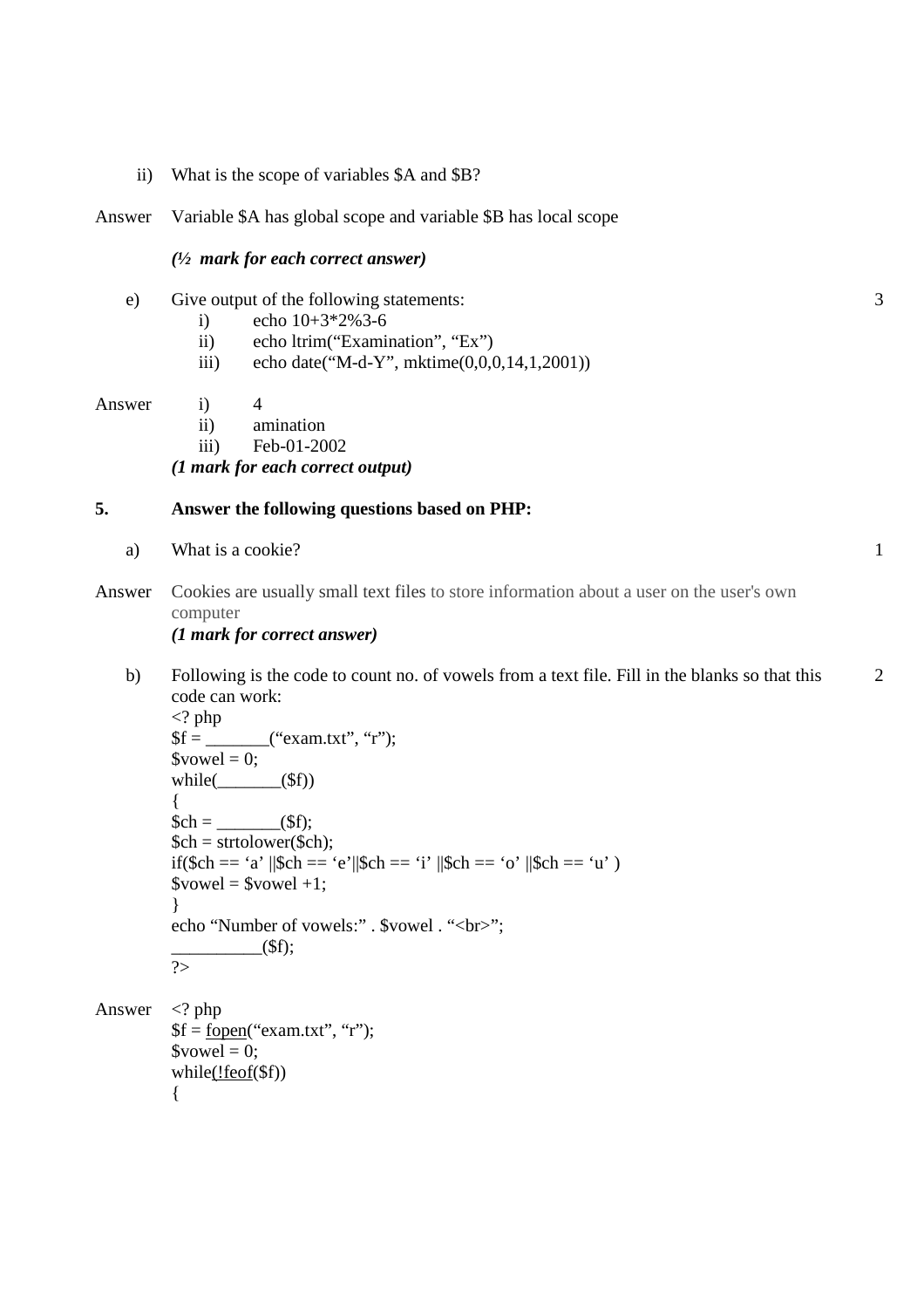```
\mathcal{S}ch = \underline{\mathbf{f}getc}(\mathcal{S}f);$ch = structlower($ch);if($ch == 'a' ||$ch = = 'e'||$ch = = 'i' ||$ch = = 'o' ||$ch = = 'u' )
$vowel = $vowel +1;} 
echo "Number of vowels:" . $vowel . "<br/>show";
fclose($f); 
?> 
(1/2 mark each for the correct answer)
```
c) Rewrite the following code after removing errors with each correction underlined.  $\langle$ ? sum=30;

```
do while (sum>=20) 
sum=sum-5; 
echo sum; 
?>
```
Answer <? php

\$sum=30; do  $\left\{ \right.$ \$sum=\$sum-5; } while (\$sum>=20) echo \$sum; ?>

### *(½ mark for correcting each error)*

- d) Name the built-in functions to be used in the following situations:
	- (i) To compare two strings.
	- (ii) To parse any English textual datetime description into Unix timestamp

Answer i) strcmp( )

ii) strtotime( )

### *(1 mark for each correct function name)*

e) Create a form to accept the name of the user as input as shown.

| \ame:  |  |
|--------|--|
| submit |  |

If the user leaves the inputbox blank then it should display error as shown

2

3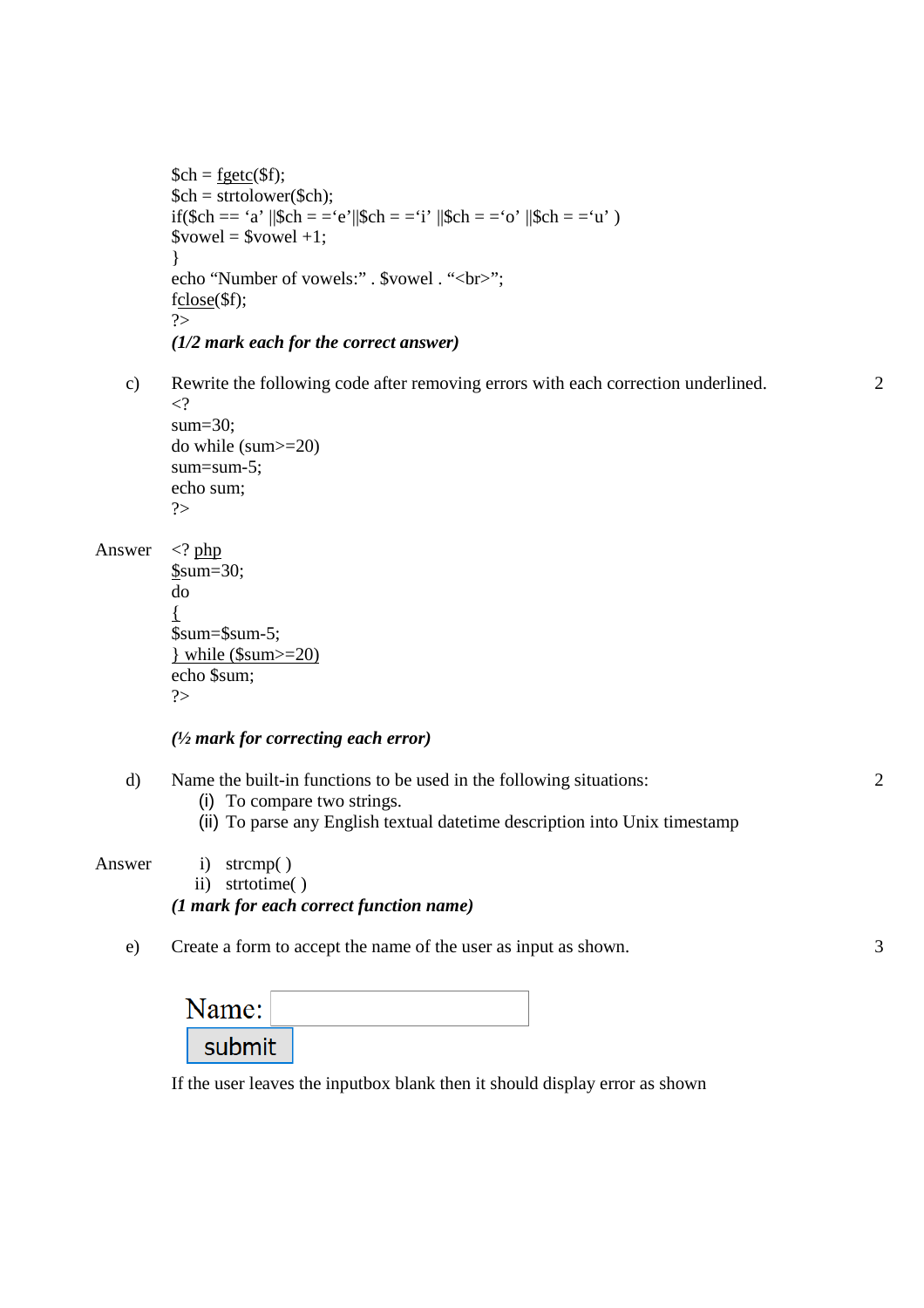\* Name is required Name: submit

and if user enters name then it should display as shown below

```
Name: Riya
               submit
             HelloRiya
Answer <html>
           <head> 
           <style> 
           .error{color:#FF0000} 
           \langlestyle\rangle</head> 
           <body> 
           \langle?php
           \text{Same} = \text{""};
          \text{ShameErr} = \text{""};$flag=0;if ($_SERVER["REQUEST_METHOD"] == "POST") 
           \{if (empty($_POST["name"])) 
            { 
              $nameErr = "Name is required"; 
             } 
          else 
            { 
             $flag=1; 
           } 
           } 
          function test_input($data) 
           { 
            \deltadata = trim(\deltadata);
            \delta data = stripslashes(\delta data); $data = htmlspecialchars($data); 
             return $data; 
           } 
           ?> 
           <form action="<? php echo $_SERVER['PHP_SELF'];?>" method="post"> 
          Name: <input type="text" name="name"><span class="error">* </span>
           <?php echo $nameErr;?><br>
```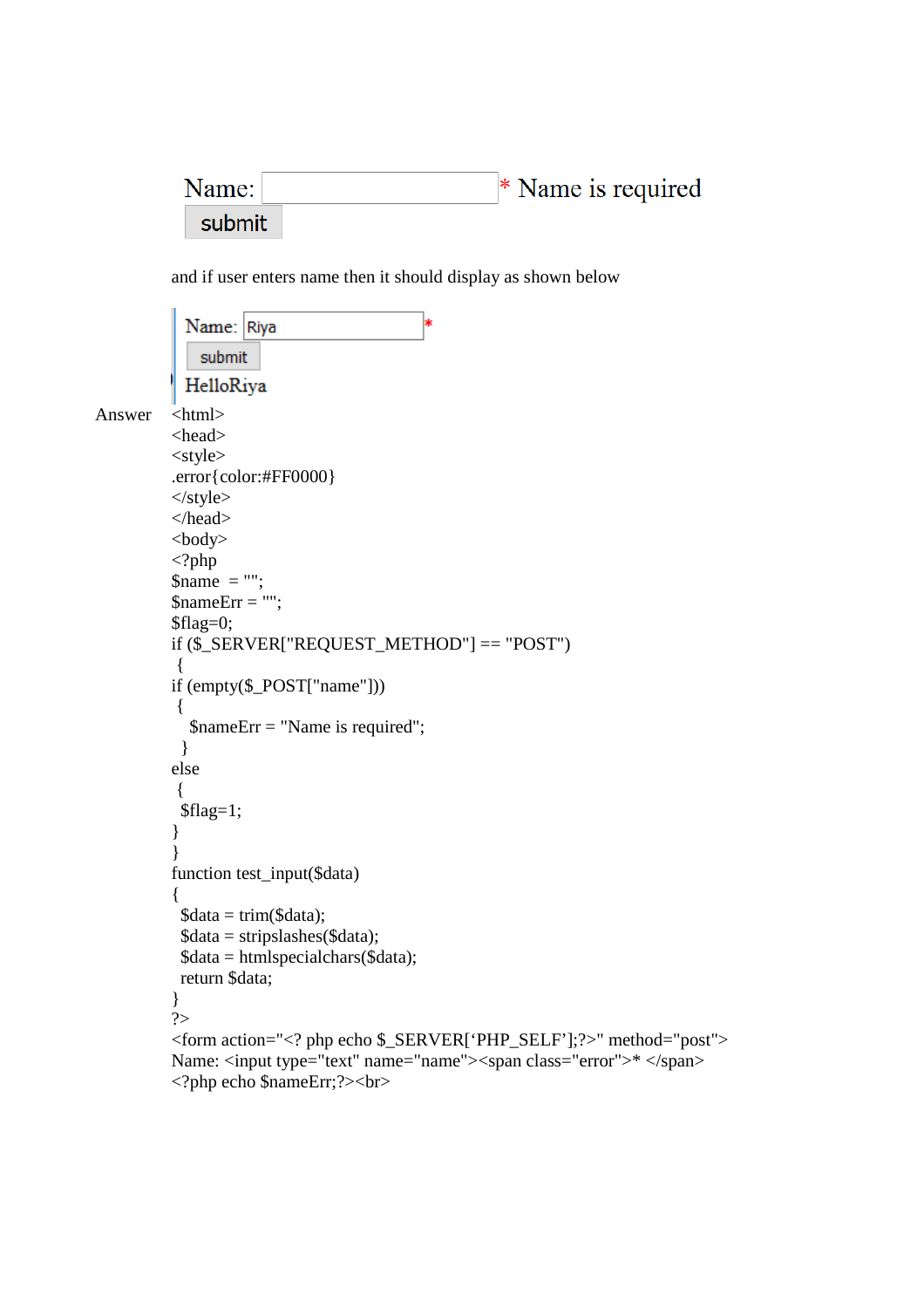```
<input type="submit" value="submit"><br> 
<?php 
if(\text{fflag}==1){ 
echo "Hello".test_input($_POST["name"]); 
} 
?> 
</form> 
</body> 
</html> 
(1 mark for form) 
(1 mark for displaying error message) 
(1 mark for displaying name with "Hello")
```
### **6. Answer the following questions based on JavaScript:**

a) Observe the code segment given below and answer the questions that follow:

```
<SCRIPT LANGUAGE= "javascript"> 
var A,B,C; 
A = (10*3)\%(4/2);B = 40\%3;
if(!(B >= A))C = 5;
else 
 C = 10;
</SCRIPT>
```
a) Name any one relational operator and one logical operator used in the above code segment b) Rewrite the statement : if( $!(B \ge A)$ )without using the ! operator

Answer a) The relational operator is  $\ge$  and the logical operator is !

b) if( $B \leq A$ )

### *(½ mark each for naming one relational and one logical operator) (1 mark for the correct if statement)*

b) A code to display the no. of characters of a string is written below. Fill in the blank to 1 complete it:

```
<script language="javascript"> 
var sometext = "Bye!"
document.write(_____________(sometext)) 
</script>
```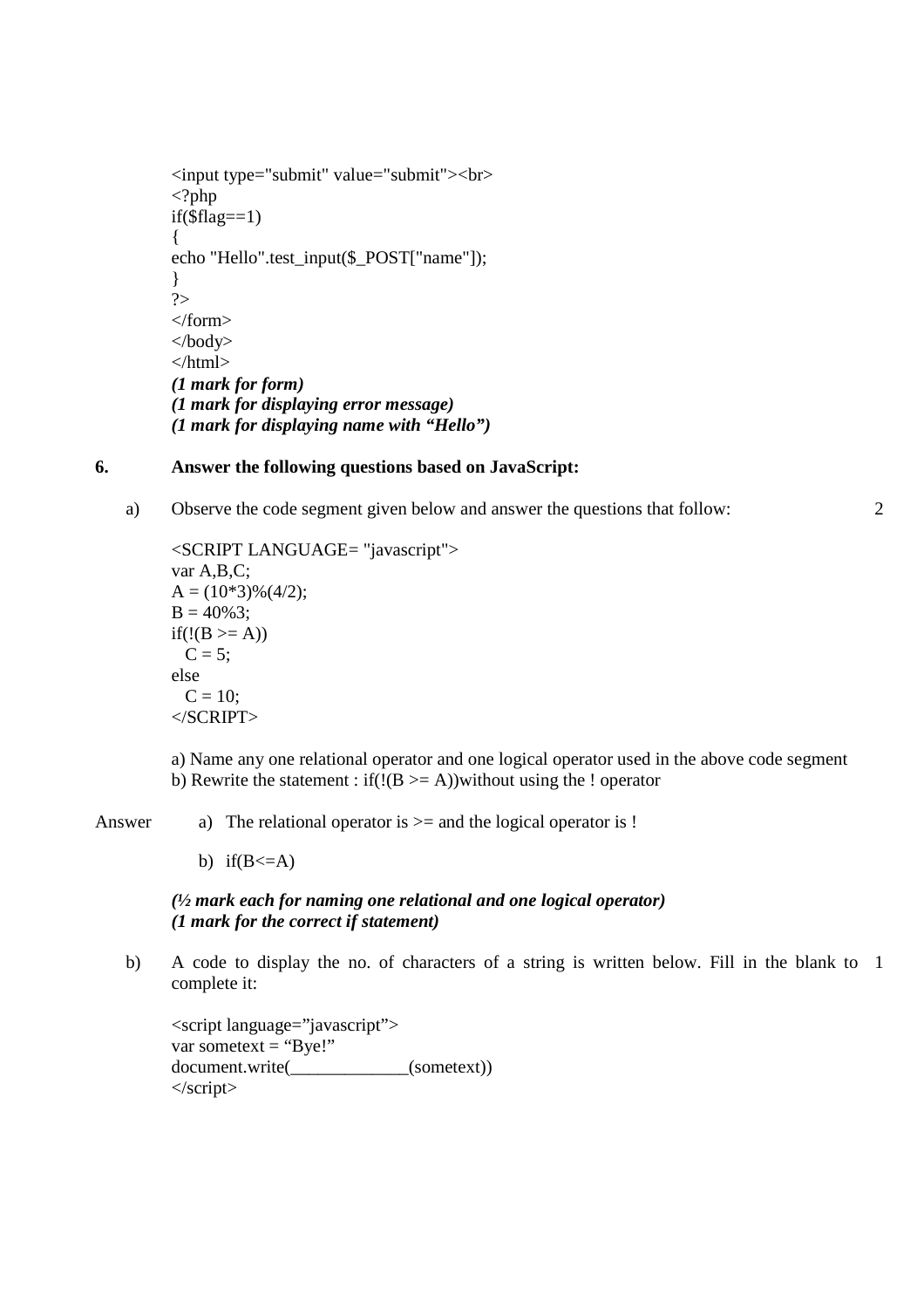### Answer strlen() *(1 mark for correct answer)*

c) Write the equivalent script for the following code using **for loop** without effecting the output: 2

```
<SCRIPT LANGUAGE="Javascript">
         var count=new Array(); 
         i=0;
         do 
         { 
         if(i%2 == 0)
         count[i]=1;else 
         count[i]= i * 10;
         i=i+1;}while(i \leq 5)
         </SCRIPT> 
Answer <SCRIPT LANGUAGE="Javascript"> 
         var count=new Array() 
         for(i=0;i<=5;i++){ 
         if(i%2 == 0)
         count[i]=1;else 
         count[i]= i * 10;
         } 
         </SCRIPT>
```

```
 (½ mark each for loop statement) 
(½ mark for correct {})
```
d) Give the output of the following code segment:

```
<SCRIPT LANGUAGE="JavaScript"> 
var sum, a; 
sum = 0;
a = 1;
do 
{ 
sum = sum + a;a = a + 2;\text{while}(a \leq -8)document.write(sum); 
</SCRIPT>
```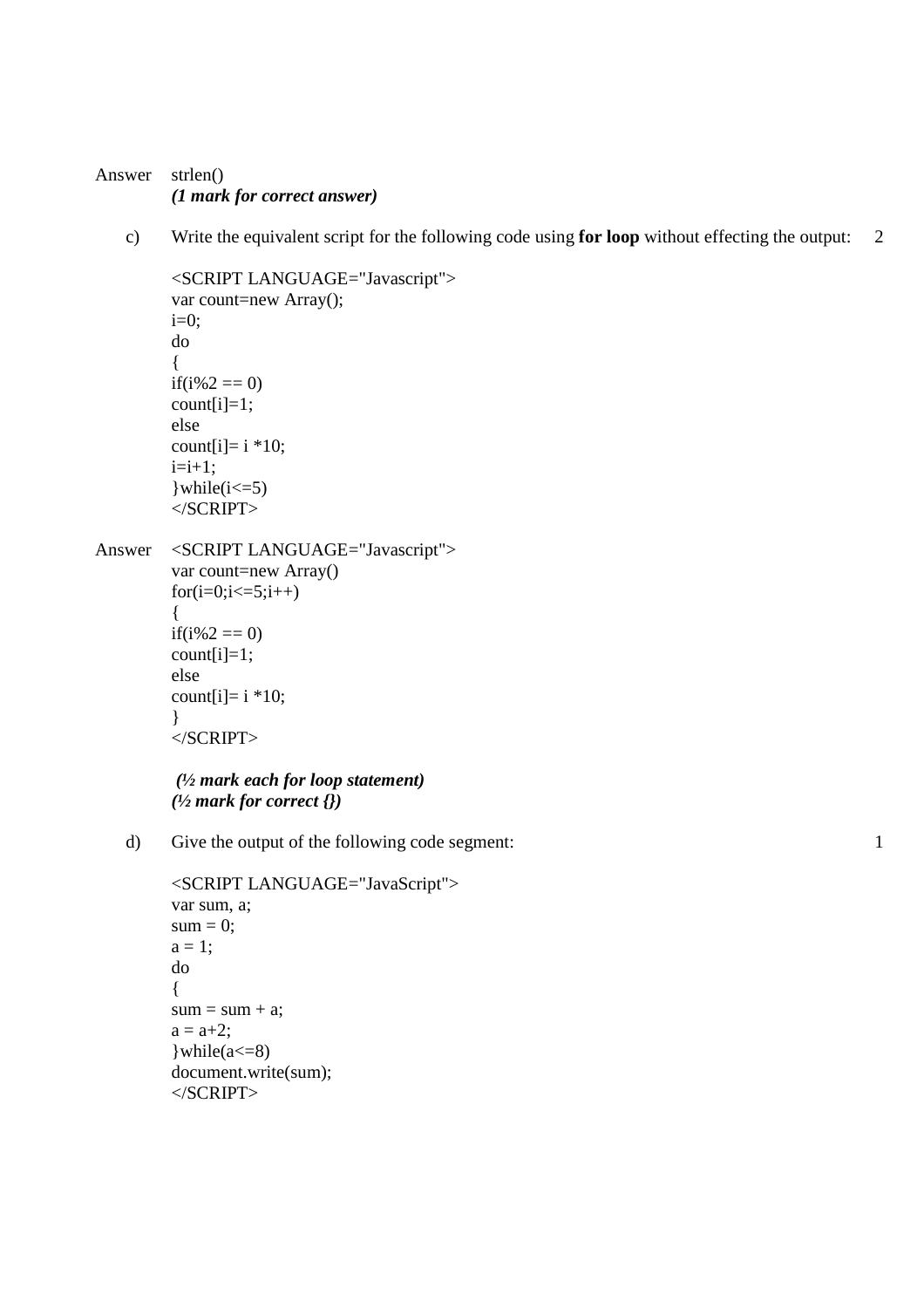Answer The output is : 16 *(1 mark for correct line of output)*

e) Write the code to display a form along with the javascript as shown below. User should be able to select a picture after clicking on browse button and when he presses "click" button, the picture should be displayed. 4



Next the user should be able to enter value of image height and width and when he presses "apply" button, the size of picture should change as shown: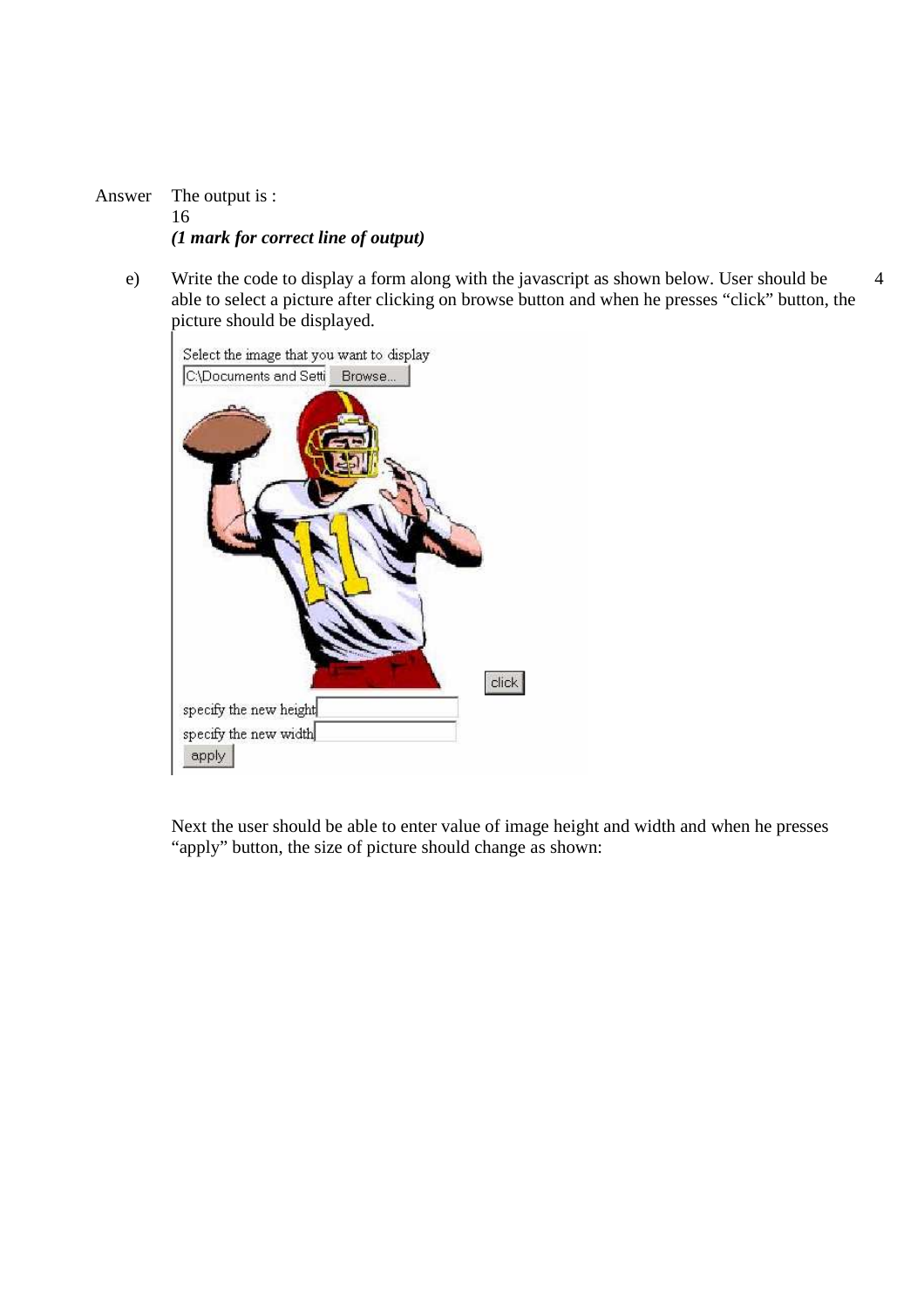

```
Answer <html>
```

```
 <head><script language="javascript"> 
 function first() 
 { 
 document.f1.img1.src=document.f1.f2.value 
 } 
function second()
 { 
 document.f1.img1.width=document.f1.t2.value 
 document.f1.img1.height=document.f1.t1.value 
 } 
 </script></head> 
 <body> 
 <form name =f1> 
 Select the image that you want to display<br> 
 <input type=file name=f2><br> 
\langleimg width=300 height=300 name=img1>
<br>>input type=button name=b1 value=apply onclick=first()><br>
specify the new height\langleinput type=text name=t1\rangle\langlebr\ranglespecify the new width<input type=text name=t2><br>
```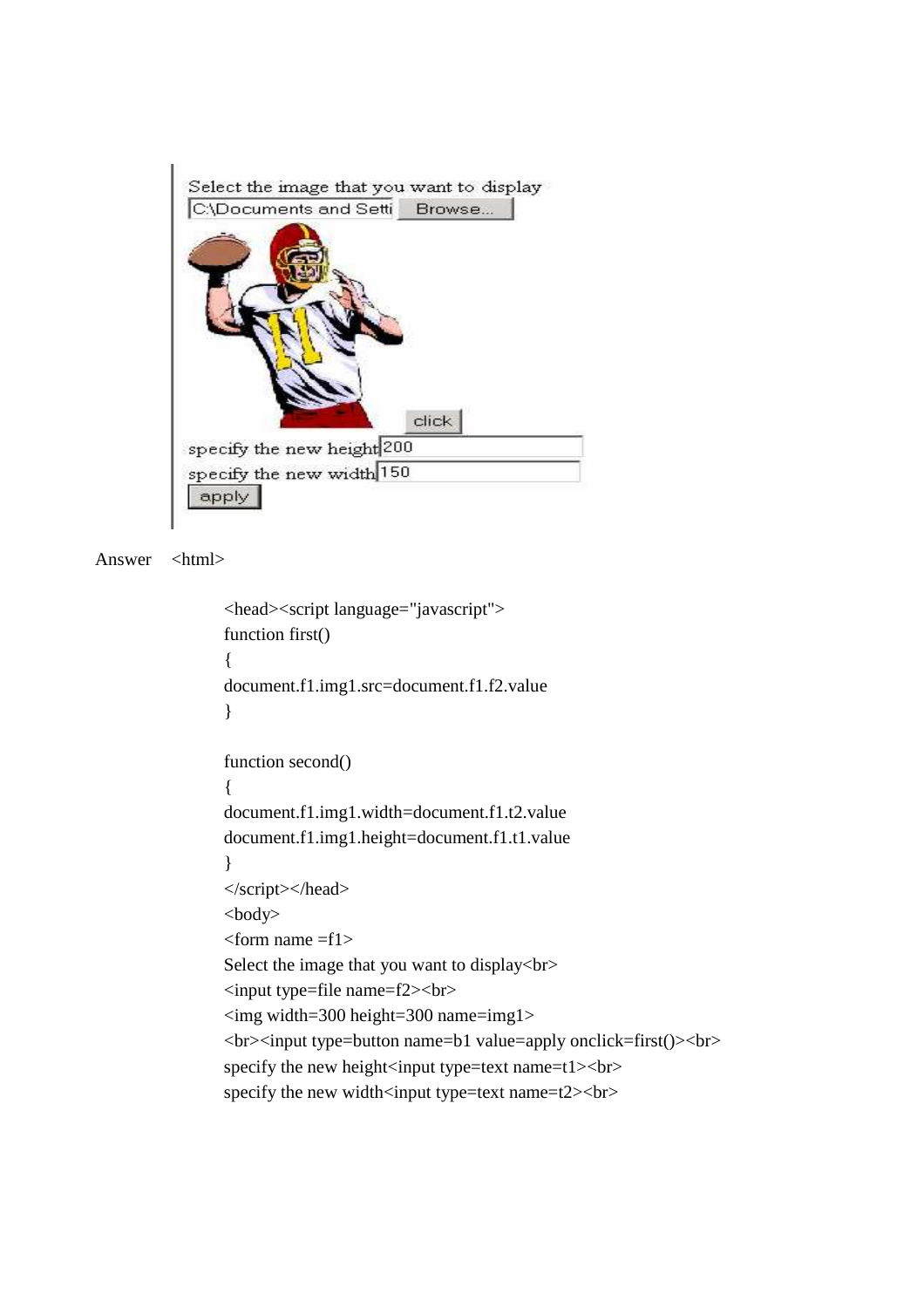<input type=button name=b2 value=apply onclick=second()><br> </form> </body> </html>  *( 1 mark for form) (1 mark each for functions) ( 1 mark for handling the events)* 

#### **7. Answer the following questions based on Communication and network concepts:**

a) Girish Ramanuj is an entrepreneur who has recently set up a new business. Girish needs to 1 create a lot of documents, presentations, databases and spreadsheets to maintain data and spread his business. However, he does not have the money to purchase any of the proprietary software which offers all these packages. Can you suggest what software can Girish use for which he has to pay no licensing fee?

Answer Girish Ramanuj can use Free open source software to save on licensing fee. *(1 mark for correct software )* 

- b) Write any two advantages of using optical fiber cable over coaxial cable and twisted pair cable.  $\mathfrak{D}$
- Answer Highest bandwidth Complete immunity to noise Negligible attenuation upto 50km No electromagnetic interference Most secure

#### *(2 marks for any two correct reasons) (full marks for any other correct points)*

- c) Explain the following terms:
	- i. W3C
	- ii. GSM
	- iii. Protocol

### Answer i. **W3C:** The World Wide Web Consortium (W3C) is an international community that develops open standards to ensure the long-term growth of the Web.

- ii. **GSM:** Global System for Mobiles, it is the international standard for wireless technology. GSM allows users to utilize one phone and one number in many countries throughout the world.
- iii. **Protocol:** a communications protocol is a system of digital rules for message exchange within or between computers.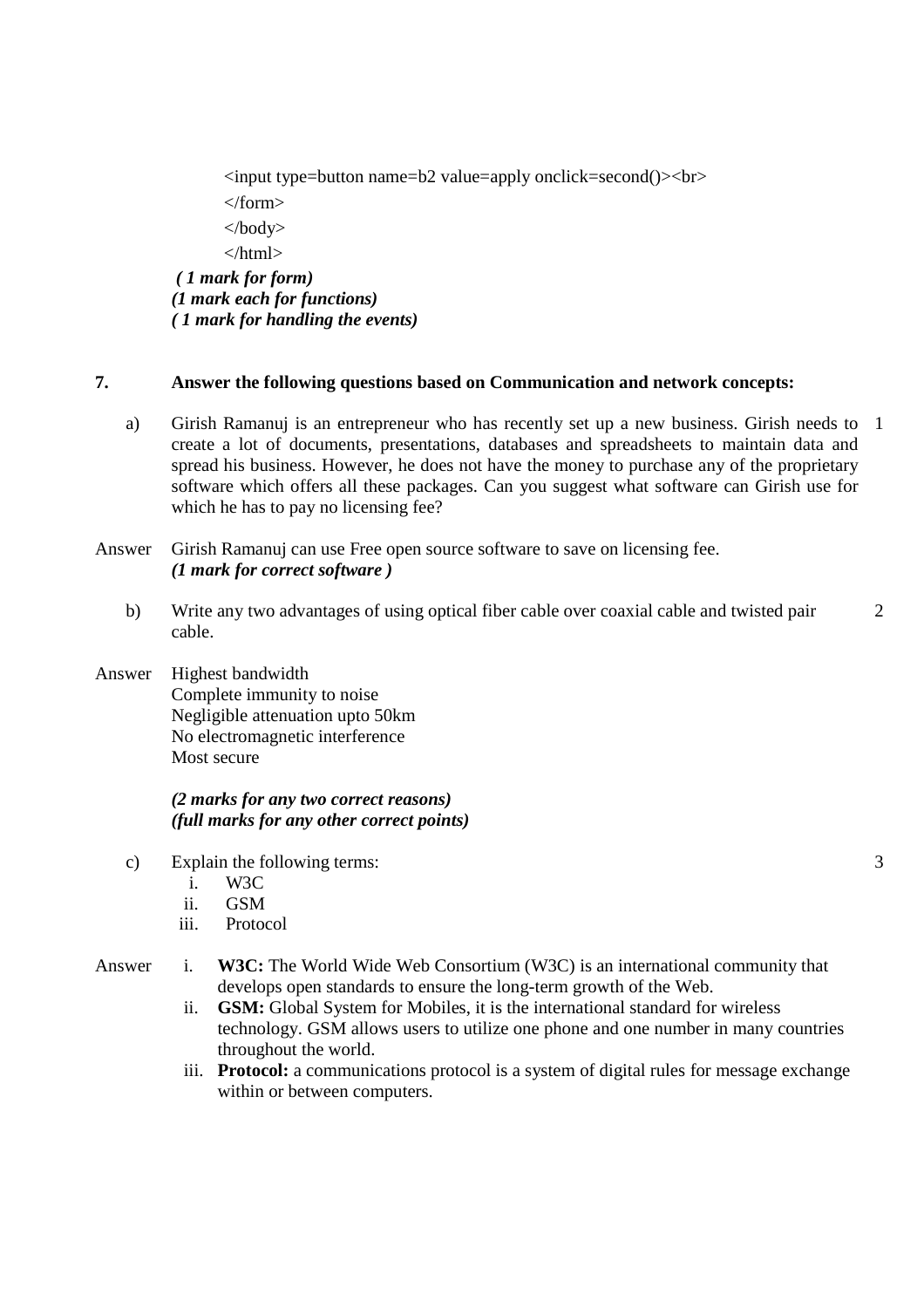## *(1 mark for each correct definition)*

d) An Organization has its offices in building A, B, C and D. Answer questions (a) to (d) in context of the following layout of the three offices:



Centre to Centre distances between different buildings are as follows:

| <b>Block A to Block B</b> | $100 \text{ m}$  |
|---------------------------|------------------|
| <b>Block A to Block C</b> | 70 <sub>m</sub>  |
| Block A to Block D        | $20 \text{ m}$   |
| Block B to Block C        | $150 \text{ m}$  |
| <b>Block B to Block D</b> | $120 \text{ m}$  |
| <b>Block C to Block D</b> | 140 <sub>m</sub> |

Each of the above buildings has following number of computers

| A                       | $\vert$ 65 |
|-------------------------|------------|
| B                       | 30         |
| $\overline{\mathsf{C}}$ | $\vert$ 25 |
| $\mid$ D                | 40         |

1

(i) Suggest and draw the layout for a network to connect all the offices.